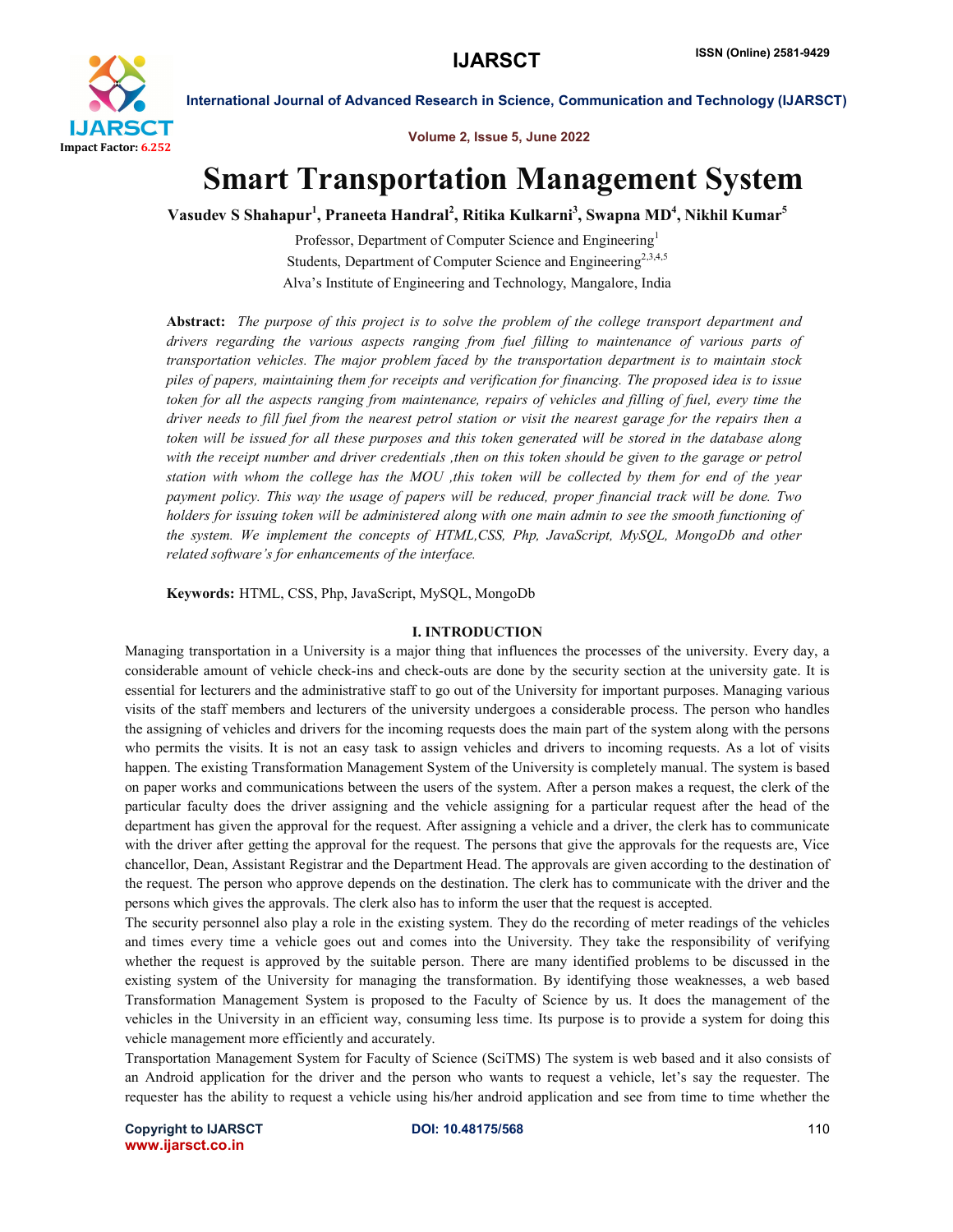

#### Volume 2, Issue 5, June 2022

request is approved or not. The web based system is basically for the clerk of the Faculty of Science and the persons who gives the approvals for the visit. The driver can see for what visits that he has been scheduled using his android application. The security officer at the gate gets their part of the system too, they can use the web based system to update the meter readings and times that a vehicle goes out and comes in.

## 1.1 Problem Statement

The purpose of this project is to solve the problem of the college transport department  $\&$  drivers regarding the various aspects ranging from fuel filling to maintenance of various parts of transportation vehicles. The major problem faced by the transportation department is to maintain stock piles of papers, maintaining them for receipts and verification for financing. This way the usage of papers will be reduced, proper financial track will be done.

# 1.2 Motivation and Objective of the Project

The purpose of this project is to provide a friendly environment to maintain the details of bus details and drivers details. This project is to maintain easy monitoring system of transportation using computers and to provide different reports like indent and fuel bill generation. The main purpose of this application is to automate and computerize existing systems that manually manage transportation records.

## 1.3 Existing System and Drawbacks

In the existing system Colleges have to manually maintain information regarding busses and driver details. Need for System Provide a simpler method to store and access information related to buses and drivers details. Provide a simple interface which will be easily used without much training. Reduce paperwork and make all related information accessible easily.

#### Disadvantages:

- In our existing system all the data recorded is stored manually, so taking more time for transactions like borrowing a book or returning a book and also for searching for books.
- Another major disadvantage is that preparing the manual report will take more time, currently it is done as a day process for verifying all records.
- Manual systems are unable to store large amounts of data efficiently.
- Manually difficult to find and Existing system is time consuming.

#### 1.4 Proposed System and Advantages

The Transportation Management System is a desktop system aimed at the management team, to maintain bus facilities. The system generates exhaustive reports related to the Bus details i.e. dues, route no. & fuel indent, servicing indent. The system overall keeps approach in highlighting key features of the fuel indent by giving token, servicing indent, reporting generating, bus details and driver details.

- Transportation management system is a project which aims in developing a computerized system to maintain all the daily work of transportation.
- The "Transportation Management System" mainly focuses on basic operations in transportation like adding diver details, bus details, and updating new information, generating the reports.
- This project has many features which are generally not available in normal transportation management systems like the facility of generating the indent report.
- The user is able to generate different kinds of reports like indent report, fuel bills, and bus maintenance report.
- It is used by collage to manage the records in a computerized manner.
- It also has a facility of admin login through which the admin can monitor the whole system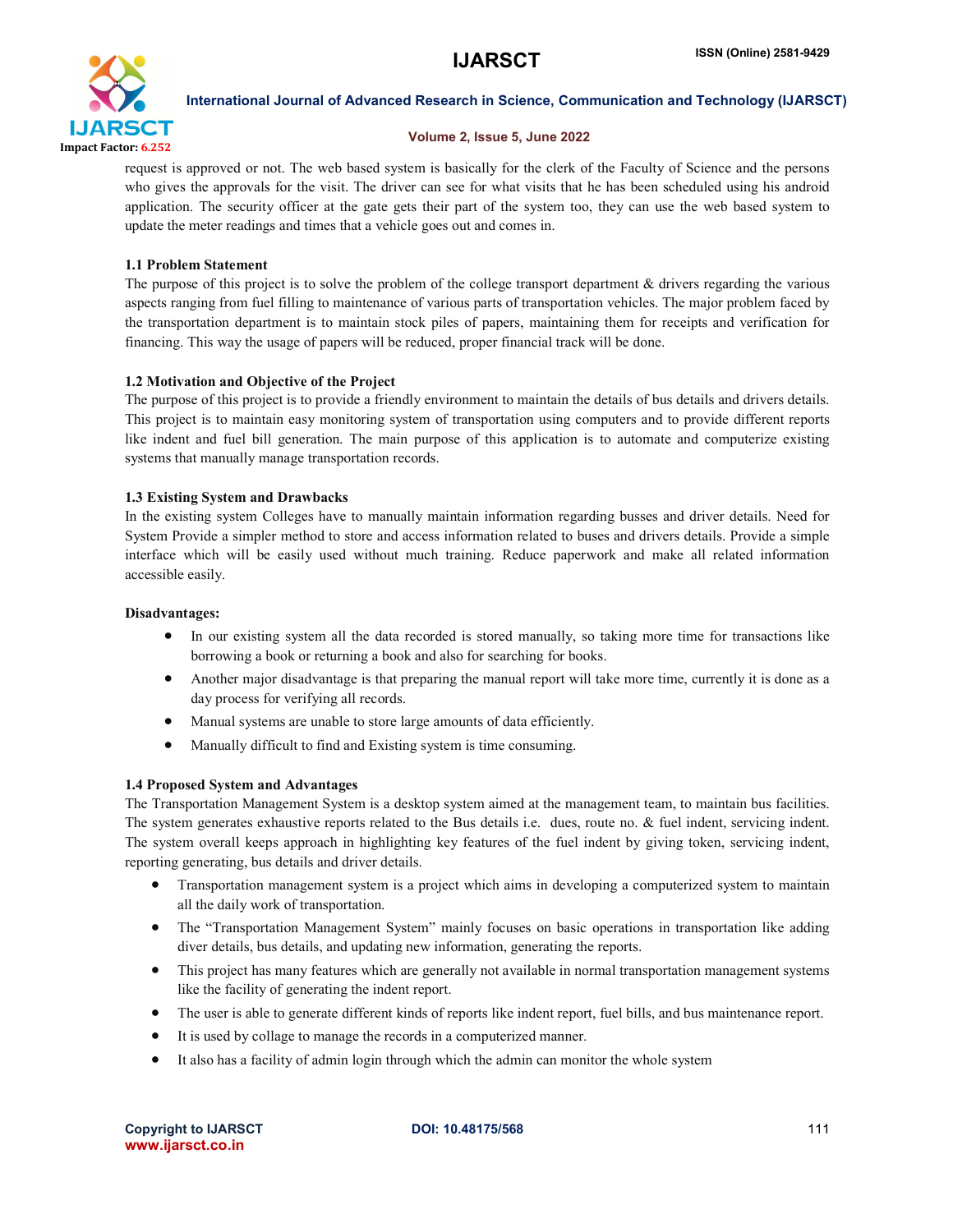

#### Volume 2, Issue 5, June 2022

#### Advantages:

- The main advantage of this transportation management system is reduced paperwork.
- Easy to monitor the entire system.
- Easy to store a large amount of data.

#### II. REQUIREMENT SPECIFICATION

The System Requirement Specification (SRS) is a document, which describes completely the external behavior of the software as well as the behavior of the hardware. The first and foremost work of a developer is to study the system to be developed and specify the user requirements before going for the designing phase. The document shows how the system behaves and responds. The basic goal of the requirements phase is to produce the software requirements specification, which describes the complete external behavior of the proposed system. The complete description of the behavior of a system developed is explained below. It includes the functional requirements of the system. In addition to the functional requirements the non-functional requirements and user interface requirements are also explained. Requirement analysis is done in order to understand the problem of human errors to solve. The problem could be eliminating an existing manual process, developing a new system, or a combination of two. For the larger system that has many features, and that needs to perform many different tasks, understanding the requirements of a system is a major task. The software should be simple and easy to understand with an interactive interface. Standard compliances specify the requirements for the standards that the system must follow.

To specify requirements completely, requirement specification documents should specify the certain properties of the software. Some of them are:

- The SRS should specify all the functions the software is to support.
- The SRS should have performance requirements.
- The SRS should specify the design constraints.

#### 2.1 Functional Requirements

The system that is being made requires prerequisite data. They are bus data, drivers data and subjects of all Transportation details. These data are required at the beginning of the system creation as every other module will require them.

#### A. Admin

- REQ-1: The system shall authenticate before accessing the system. REQ-2: The system shall allow the user to create a user.
- REQ-3: The system shall allow admin to edit the data.
- REQ-4: The system should allow admin to view or monitor the entire process.
- REQ-5: The admin can resolve the problems which are done by the users.

#### B. User

- REQ-1: The system shall authenticate before accessing the system.
- REQ-2: The system shall allow users to add the details of transportation.
- REQ-3: The system shall allow users to generate the report like indent, fuel bill, etc.
- REQ-4: The system shall user can view the details of divers and buses.
- REQ-5: The system shall also allow the user to modify the details.

#### 2.2 Non-Functional Requirements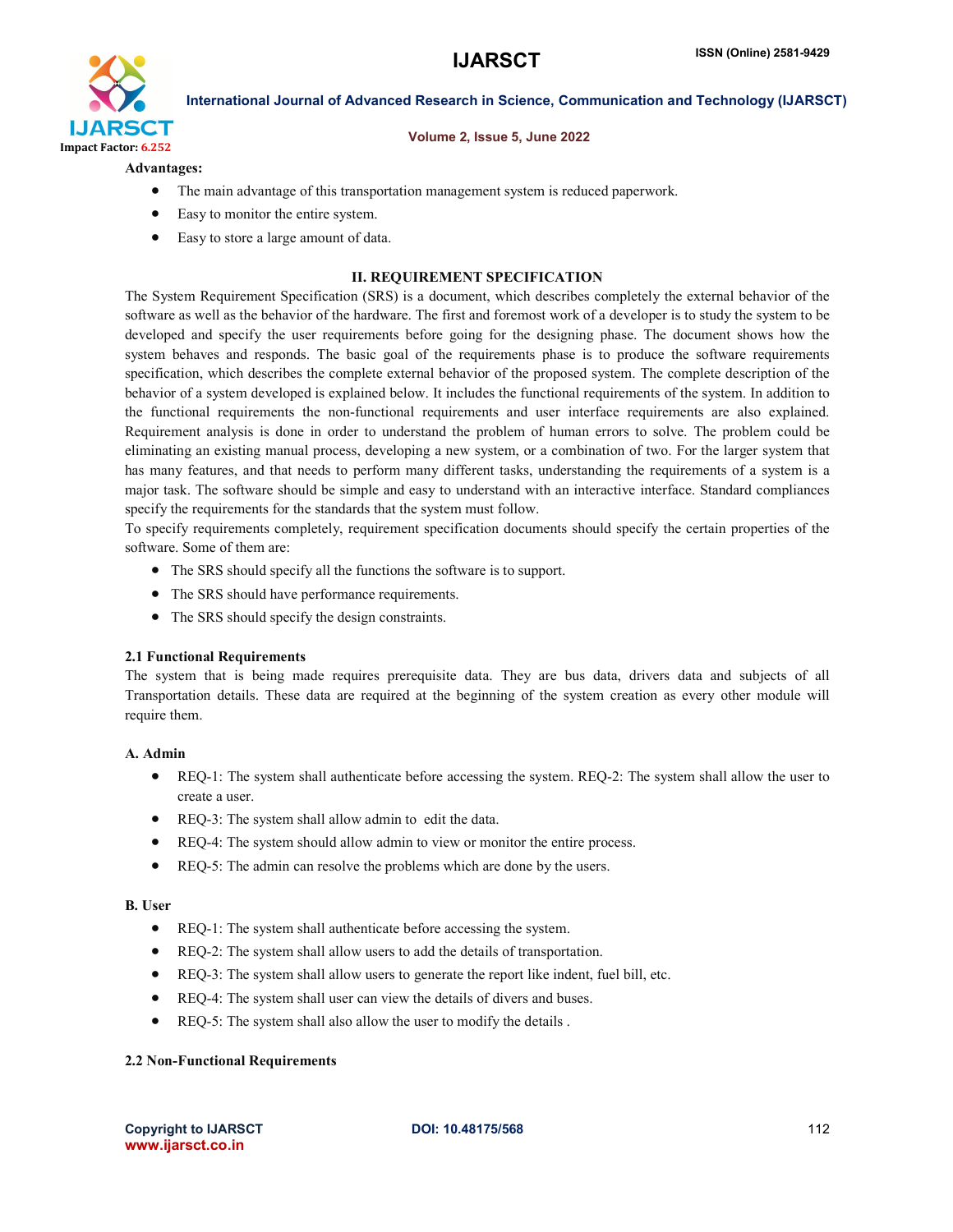

# Volume 2, Issue 5, June 2022

Non-functional requirements or system qualities capture required properties of the system, such as performance, security, maintainability, etc. in other words, how well some behavioral or structural aspect of the system should be accomplished. The non-functional requirements of the system are described as follows:

# C. Security

Security requirements are very important including privacy. The administrator should provide a high security interface for users and protect their personal data.

- The external security should be provided by given the login authentication.
- There should be proper security regarding the accessing of data by unauthorized users.

# D. Performance

- The system shall minimize errors and clear error messages should be displayed that guide users to handle it.
- The performance of the functions and every module should be good.
- Improve performance by using computers or laptops that have high processor speed and RAM and a better cloud platform.

# E. Usability

 By training users to become familiar with the system and by designing a user-friendly interface, the end users are able to place an order within a few response times.

# F. Availability

• The system will be available to its users with internet connection because users can have access to it using the local intranet from within the campus.

# G. Correctness

The results of the function should be pure and accurate by validating or testing the system.

# H. Reliability

- Increasing the performance of the system will improve the reliability of the system.
- Storing backup data can increase reliability of the system.

# I. Reusability

The data and records that are saved shall be reused if needed that's stored in backup.

# J. Documentation

 Documentation will help the project team to make knowledge management. Therefore, it is a necessary requirement. The documentation includes proposals, project reports, and so on.

# K. Quality Control

• The system quality control is also an important requirement. The system should be fast and efficient service to all users. Adaptability, availability, flexibility, and reliability are the key issues of this requirement. Using suitable software and hardware to develop the system will enable us to achieve this requirement.

# III. SYSTEM ANALYSIS AND DESIGN

#### 3.1 System Analysis

**Copyright to IJARSCT 113 DOI: 10.48175/568 113** www.ijarsct.co.in The main objective of system analysis is to capture a complete, unambiguous and consistent picture of the requirements of the system and what the system must do to satisfy the user's requirements and needs. The system accomplished by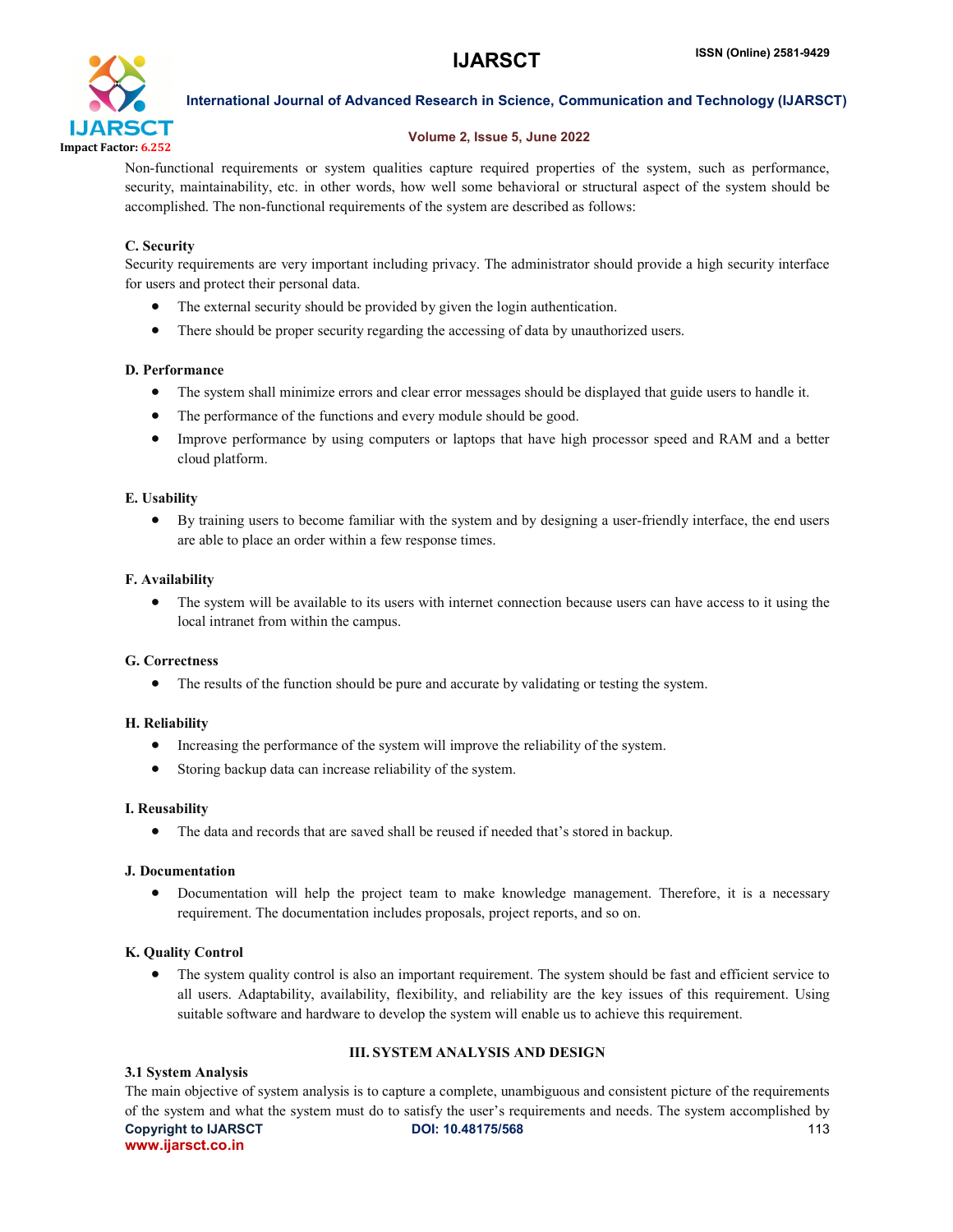

#### Volume 2, Issue 5, June 2022

constructing several models of the system that concentrate on describing what the system from the way that behavior is implemented requires viewing the system from the perspective of the user.

Analysis is a process of transforming a problem definition from a fuzzy set of facts and myths into coherent statements of a system requirement. Analysis involves a great deal of interaction with the people who will be affected by the system, including the actual user and anyone else on which its creation will have an impact. System analysis is the study of systems sets of interacting entities, including computer systems.

## 3.2 System Design

System design is the process or art of defining the architecture, components, modules, interfaces, and data for a system to satisfy specified requirements. One could see it as the application of systems theory to product development. There is some overlap with the disciplines of system analysis, systems architecture and systems engineering.

In systems design, focus is on deciding which modules are needed for the system. The specifications of the module should be interconnected is called system design. System design is also called top level design. Consider a system to be a set of components with clearly defined behavior that interacts with each other in a fixed manner to produce some behavior. In a system design, the design consists of module definitions, with each module supporting a functional abstract.

The main purpose of the project is to provide a centralized platform, which connects all faculties and students. Students will be able to view, borrow, and return books before the due date. Faculties will be able to view, borrow, and return books after the end of semester.

## 3.2.1 Architectural Design

The architectural design gives the description of how the overall architecture is designed. There is no unique design for any software system. Studies of different options may be necessary. The choice depends on the type of the system. The architectural design is specified by identifying the components, defining the control and data flow and stating for each of them the functions to be performed, data input, data output and resource utilization.



Fig 3.2.1 Architecture Diagram